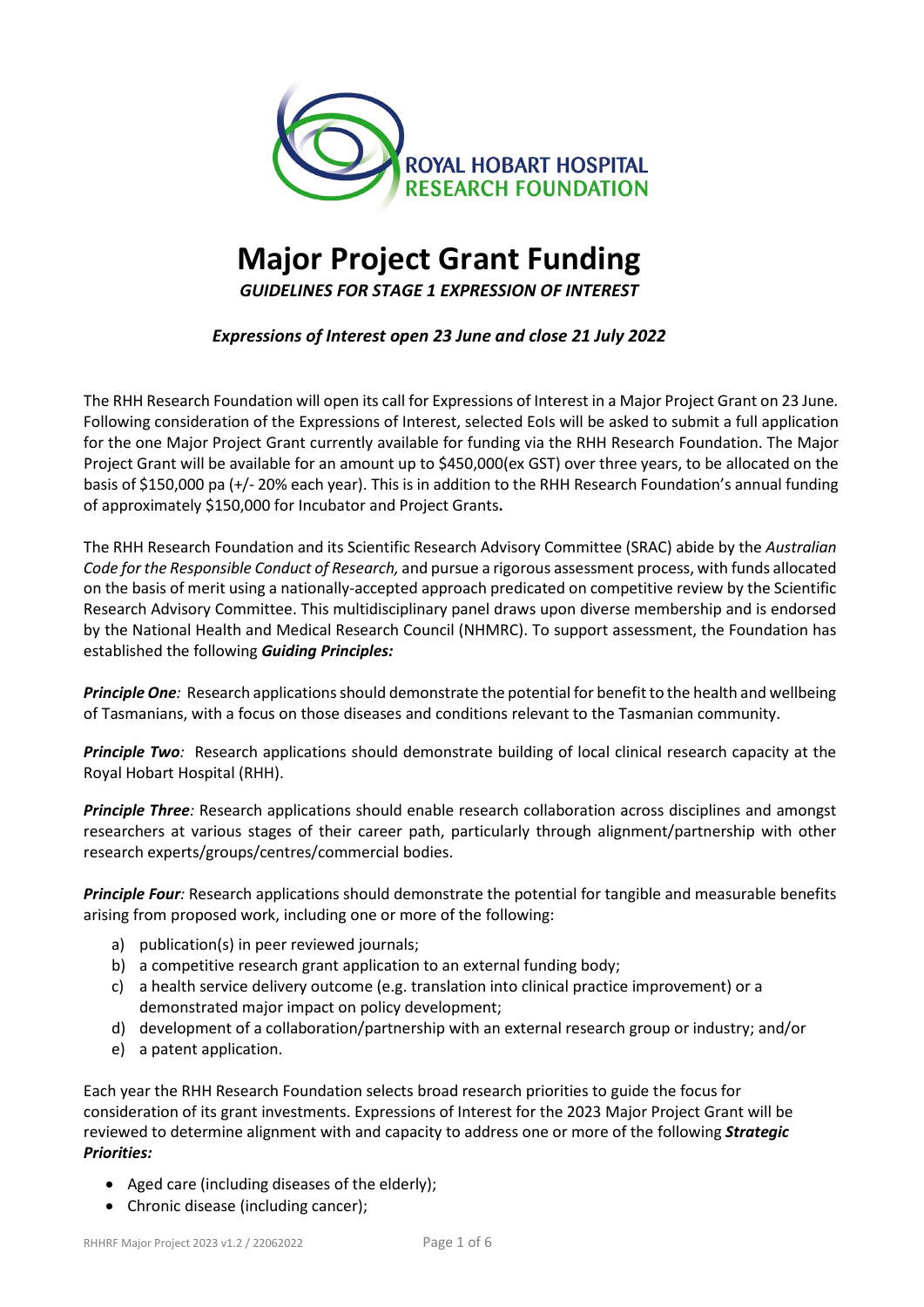

- Health Service Delivery and Outcomes (including acute care);
- A healthy start to life (including maternal and child health); or
- Social determinants of health (including mental health).

# **NOTE: Applications that do not meet the Guiding Principles and/or do not address one of more of the Strategic Priorities will not be assessed.**

# *Aim*

The aim of the Major Project Grant is to provide support and enable capacity building for an early to midcareer researcher and their team by providing salary, consumables and additional research staff. With support from a senior mentor and broader research team, the Major Project Grant will facilitate the development of collaborative teams and research leadership. Therefore, while Major Projects will be led by a Chief Investigator A, they should also include a team of researchers (including a senior mentor) who will collectively enable delivery against strategic objectives. This team will be encouraged to engage with established research groups and other mentors where appropriate.

# *General Funding Rules for RHHRF Grants*

All submissions must be made using the relevant RHH Research Foundation Grant form and should consider the general funding rules outlined below:

- All submissions will be assessed upon the merit of the proposed project, particularly the extent to which the proposal meets the Foundation's guiding principles; project scientific quality; significance, innovation; benefit to the Tasmanian community and team quality and capability relative to opportunity;
- The project and intended outcomes must demonstrate alignment with the RHHRF's strategic research principles and priorities;
- The project must demonstrate a scientific approach to investigation in terms of its feasibility, rationale, methodology, timeframes and innovation;
- The proposal must identify adequacy of resourcing, either solely through this grant program, or through additional sources of funding/in-kind support;
- It is not the intention of the RHH Research Foundation's grants to duplicate funding received from other sources, including the NHMRC, but to support additional work or a new program of works. If the project is part of a larger program of work, applicants **must** describe additional funding received from any other funding body in Section 3 of the application form (Budget). Alternatively, if the project is under consideration for funding from any other funding body, applicants **must** provide details including the funding body, award type, name, category, date when outcome will become known and reference/application number if known in Section 3;
- The proposal must demonstrate the manner by which the research findings may result in a health service delivery outcome, either directly or as a consequence of subsequent policy development/adjustment;
- At least 80% of research (including investment of grant funds) must occur within Tasmania involving local health professionals, unless a satisfactory rationale for this is provided, and the CIA must be resident in Tasmania during carriage of the Grant;
- The research team must include at least one paid member of staff/formal appointment to the RHH and this person must be actively engaged in clinical and/or health service delivery;
- No more than 25% of grant funding should be applied to purchase of equipment unless a satisfactory rationale for this is provided.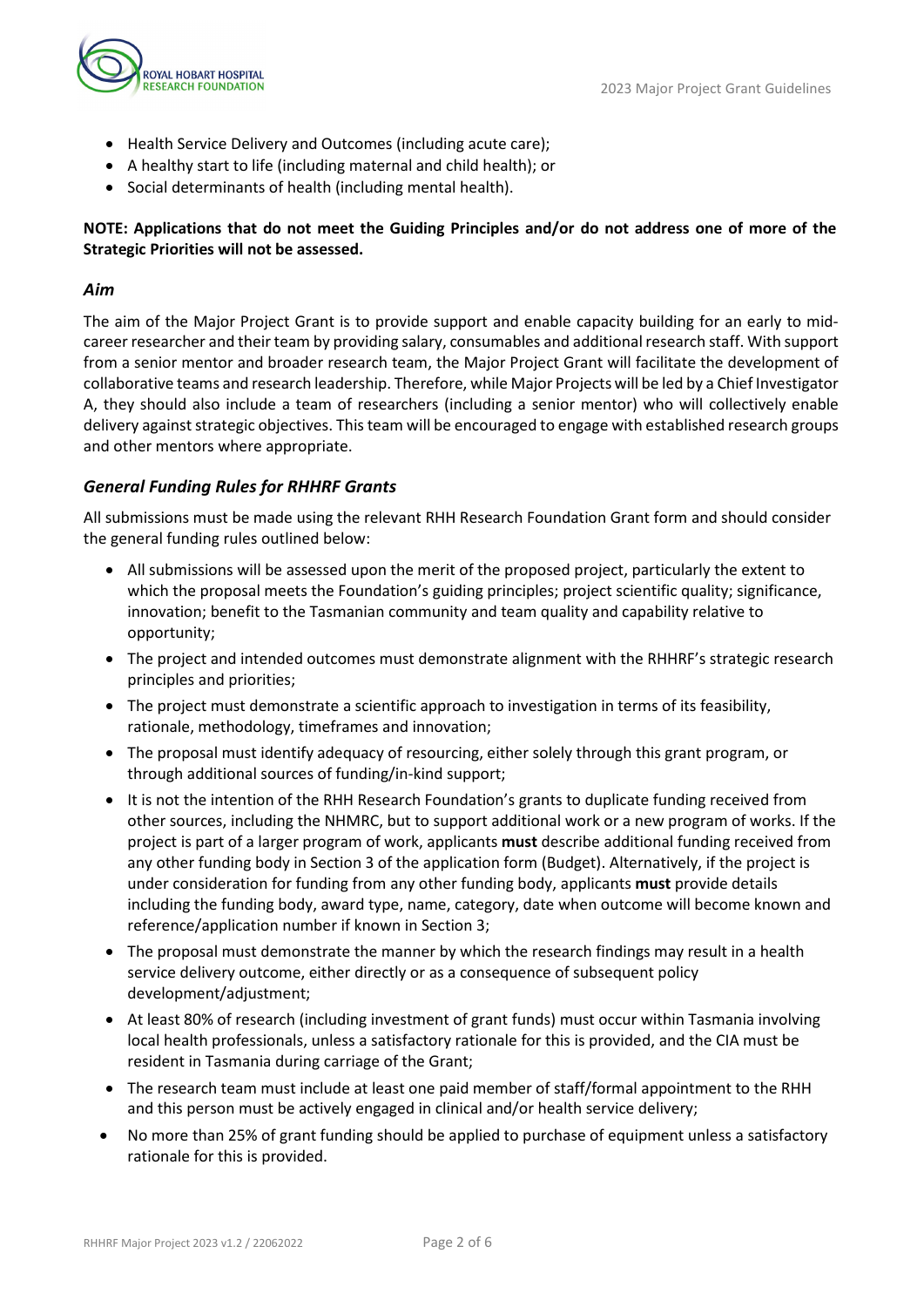

# *Specific rules for the Major Project Grant*

Expressions of Interest (EoI) will be received in the first instance and the call for these will close at 5.00pm on Thursday 21 July 2022.

Selected EoIs will then be invited to submit a full application for one grant not exceeding \$450,000 (ex gst) over three years, to be allocated on the basis of \$150,000 pa (+/- 20% each year). This amount may include salary of a Chief Investigator and other research assistants, as well as a PhD stipend (living allowance), as per the budget to be submitted with the EoI and potential subsequent full application.

The researcher identified as Chief Investigator A must be at early to mid-career level, defined as:

- Post-doctoral or equivalent (including Fellowship from a recognised specialty College), but no more than eight (8) years from the date the most recent qualification was passed, at the time of submission; and
- Employed as Academic Level A-C, but no higher.

The Chief Investigator A must only appear on one Major Project Grant EoI in the current grant period. Chief Investigator A has to lead the project and it would be considered detrimental to their own project if they were to be named in any other Major Project Grant submission over the same period. The CIA is therefore precluded from simultaneously undertaking the following roles:

- CIA on any other Major Project EoI in the current grant round
- CIB, CIC etc. on any other Major Project EoI in the current grant round
- CIA on a Major Project that was awarded within a previous grant round and is ongoing, including approved extensions.

For more information refer to the RHHRF Capping Rules Table [here.](https://www.rhhresearchfoundation.org/sites/default/files/wysiwyg_images/rhhrf_capping_table_2023_grant_round.pdf)

A Chief Investigator A may submit an EoI that seeks to use the Major Project Grant funds to support more than one Chief Investigator's salary. However, the Foundation will assess whether the CIA's salary is appropriately resourced, given their leadership role in the project.

A PhD student may apply for a Major Project Grant subject to the Foundation receiving confirmation that their Doctorate of Philosophy has been passed (ie. the date of acceptance of the thesis) at the time of submission.

The Foundation is committed to ensuring that every applicant is treated fairly and recognises that some candidates will have had career disruptions that should be considered when evaluating their eligibility to apply for a Major Project Grant. Applicants may be eligible to apply for a Major Project Grant if they can demonstrate that their 'effective' number of years from the date of their most recent qualification falls within the eligibility range once Career Disruption is taken into account. For determination of eligibility, a Career Disruption is defined as prolonged interruption to an applicant's capacity to work, due to pregnancy; major illness/injury; and carer responsibilities including parental leave. It does not include employment outside the research sector including time spent working in industry; clinical, administrative or teaching workload; relocation of laboratory or clinical practice setting or similar circumstances that impact upon research productivity. A Career Disruption is defined as: a continuous absence from work for 90 calendar days or more and/or continuous, long-term, part-time employment (with defined % FTE) due to circumstances classified as Career Disruption, with the absence amounting to a total of 90 calendar days or more.

Travel expenses may be included in the budget request where travel is essential to the project (eg. fieldwork for patient visits where the project would not be feasible without this) and where these costs are directly related to the project's methodology. No more than 2.5% of grant funding should be applied toward attendance at conferences unless a satisfactory rationale for this is provided.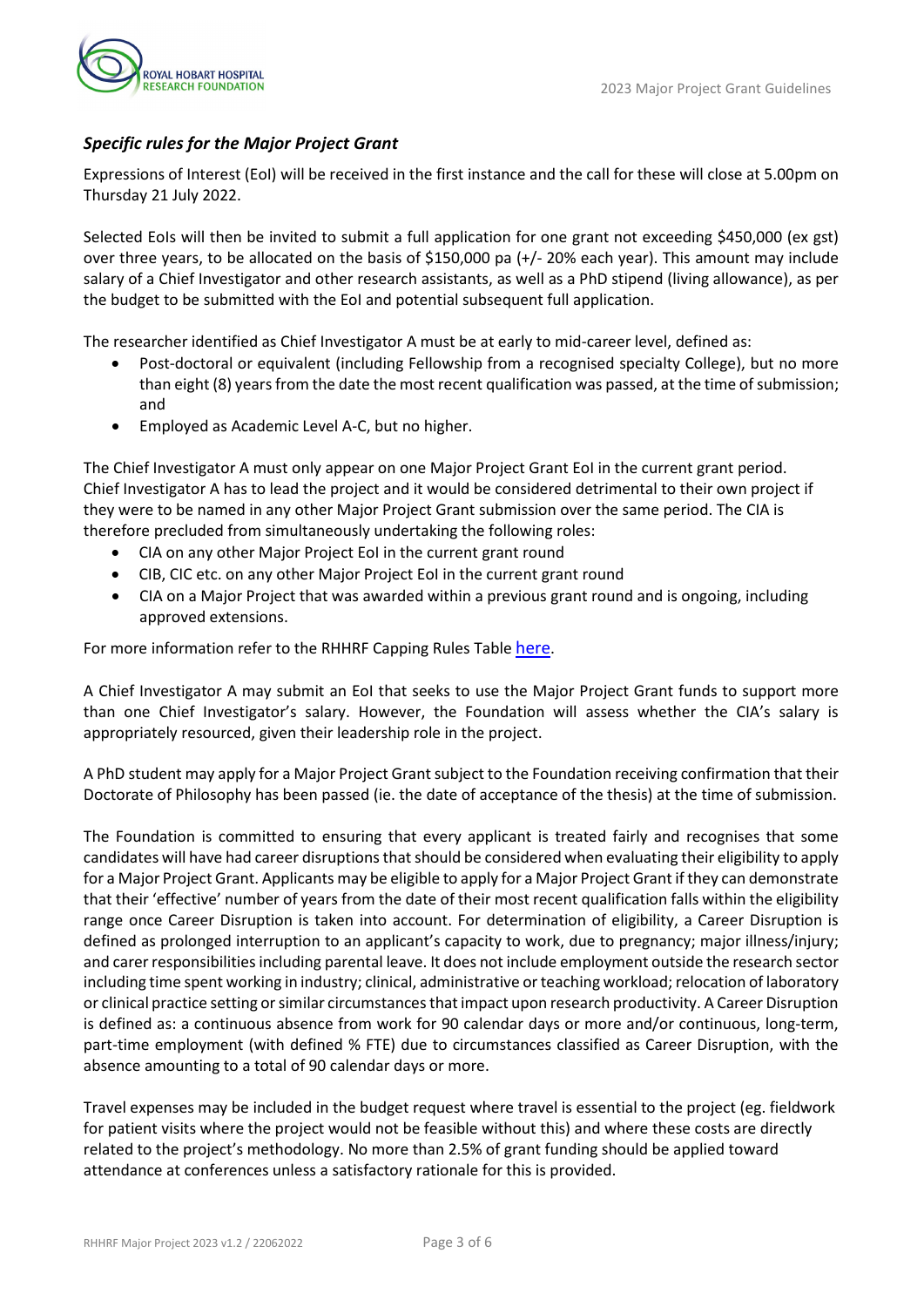

### *Submission*

Applicants must use the RHHRF Major Project Grant Stage 1 Expression of Interest (EoI) form in order to submit their application in the first instance.

This is available online a[t www.rhhresearchfoundation.org/research/grants](https://www.rhhresearchfoundation.org/research/grants) or by emailing the RHHRF's office o[n research@rhhresearchfoundation.org](mailto:research@rhhresearchfoundation.org)

In preparing their submission, applicants are urged to closely consult with research colleagues, including UTas grants officers and/or relevant Department Business Managers (BMs) from within the THS/DOH. The aim of involving a grants officer/BM is to ensure that your application fully considers all aspects associated with ethics approval, budget items, current and future capacity, associated resource needs, other sources of support etc. The grants officer/BM can then also support successful grant recipients in undertaking the various administrative elements associated with implementation and reporting against the project. The importance of this aspect of your submission's development and subsequent carriage cannot be overstated. Your grants officer/BM is welcome to contact the RHHRF for further information and advice around our grants program prior to submission if this might be of assistance.

Once completed and signed by each member of the intended research team, the application must then also have certified support from a representative of the CIA's nominated institution with appropriate delegated authority (e.g. Head of Department, Head of School, Head of Institute or Hospital Chief Executive); the rationale being that should the grant application be successful, it will be the CIA's nominated institution that will ultimately execute the relevant grant agreement with the RHHRF. In addition, this certification verifies a statement which confirms the project will be accommodated in accordance with the proposal.

The EoI must be submitted via email t[o research@rhhresearchfoundation.org](mailto:research@rhhresearchfoundation.org) **by 5.00pm on the closing date, Thursday 21 July 2022**.

#### *Competitive Review*

Stage 1 EoI submissions will be subject to independent review and assessment by the Foundation's NHMRCapproved Scientific Research Advisory Committee.

The Committee will consider all Stage 1 EoI submissions. Each will be reviewed against the rules stated above and then assessed on a scale of 1-7 against the following criteria (based on NHMRC Guidelines for IDEAS Grants):

- Extent to which the proposal meets RHHRF guiding principles (25%);
- Project Scientific Quality (35%);
- Significance and/or innovation and/or impact (as defined above) (20%); and
- Team quality and capability relative to opportunity (20%).

#### Review Summary

*Stage 1 (EOI)* > *Review* > *Stage 2 (full application by invite)* > *Review* > *Decision (December)*

Following the Committee's meeting on 20 September, those who have been identified as moving to the next stage will be invited to submit a Stage 2 full application by 20 October for further consideration by the Committee. An external assessor may also be invited to review the second stage submission. Unsuccessful applicants will be notified in writing and may seek feedback on their application upon request. Following their assessment of all Stage 2 full applications, the SRAC will make its recommendation to the Board of the proposal to select for this Major Project Grant, allowing consideration at the Foundation's Board meeting on 15 December 2022.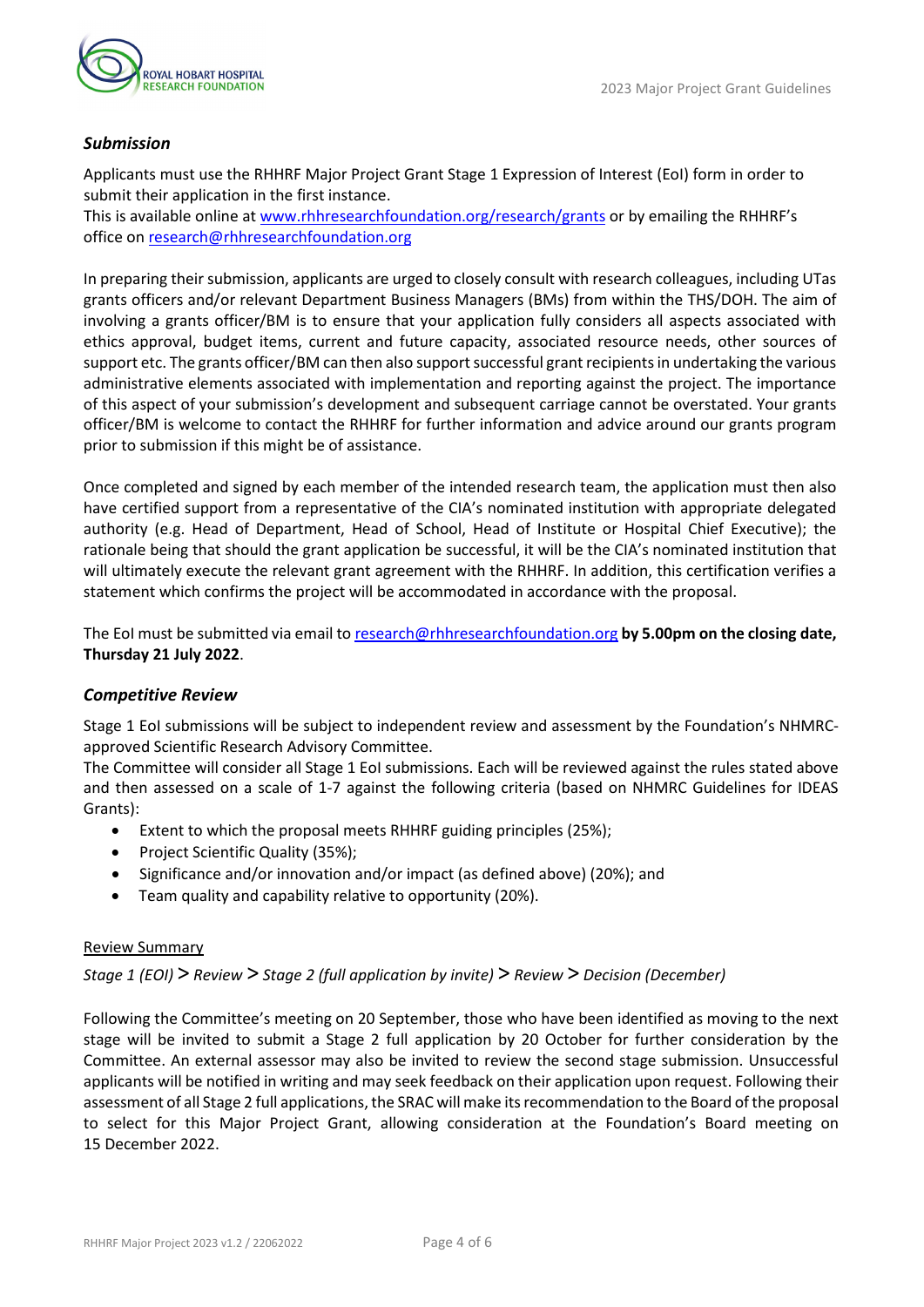

#### *Outcomes*

The decision of the Board is final. It is intended that outcomes will be communicated to applicants in late December. A formal Grant Agreement will be drawn up between the RHH Research Foundation and the applicant's nominated institution (i.e. either UTas or the RHH/THS) and it is anticipated that these will be ready for execution in January 2023. Unsuccessful applicants will be notified in writing and may seek feedback on their application upon request.

The RHH Research Foundation wishes to highlight that its grants program receives a considerable volume of submissions, well in excess of its financial capacity. Given the highly competitive nature of the research grants program, successful applicants are advised that failure to execute a Grant Agreement within ninety (90) days of its issue by the RHH Research Foundation will result in the offer of funds being rescinded, unless a request for extension is granted by the Scientific Research Advisory Committee.

It should be noted that funds can only be released by the RHH Research Foundation upon provision of evidence of ethics approval and execution of the formal Grant Agreement. To achieve this in a timely manner, researchers are encouraged to submit for any necessary ethics approval immediately upon advice of their application's successful status. The value of involving a grants officer/BM in facilitating these activities in a timely manner cannot be overstated.

#### *Carriage of the Grant Project*

The funded project should be completed over the three year period following execution of the contractual agreement, ideally over the period from January 2023 to December 2025 once Grant Agreements are signed, ethics approval is gained and funds have flowed from the RHH Research Foundation to the researcher's nominated institution.

Should any aspects of the intended project change at any time, the RHH Research Foundation must be formally advised at the earliest opportunity. As part of the formal Grant Agreement researchers will be asked to provide regular progress reports and may also be asked to respond to requests for additional information for promotional purposes. A final report will be required in accordance with the Grant Agreement and it is currently estimated that this will be due by the end of February 2026. This will be received by the Scientific Research Advisory Committee, which will provide both a copy of the report and the Committee's response to the Board.

While extensions to timeframe for funded grants as outlined under the Grant Agreement are generally not available, contact should be made to the RHH Research Foundation via the grants officer/BM at the earliest opportunity should such a need arise. Extensions can only made at the discretion of the Scientific Research Advisory Committee. The preferred timeframe for the receipt of extension requests is no later than six (6) weeks prior to intended project completion as outlined under the Grant Agreement.

It should also be noted that evidence of any subsequent publications, presentations, and/or additional funding will be sought as part of the Grant Agreement, together with formal acknowledgement of the RHH Research Foundation's involvement in funding the research project.

#### *Assistance*

Documentation for the RHH Research Foundation's Grants Program is available online or from the Foundation's office. While grants officers/Business Managers are an invaluable source of assistance, contact with the Foundation can be made at any time Monday to Friday before 4.30pm.